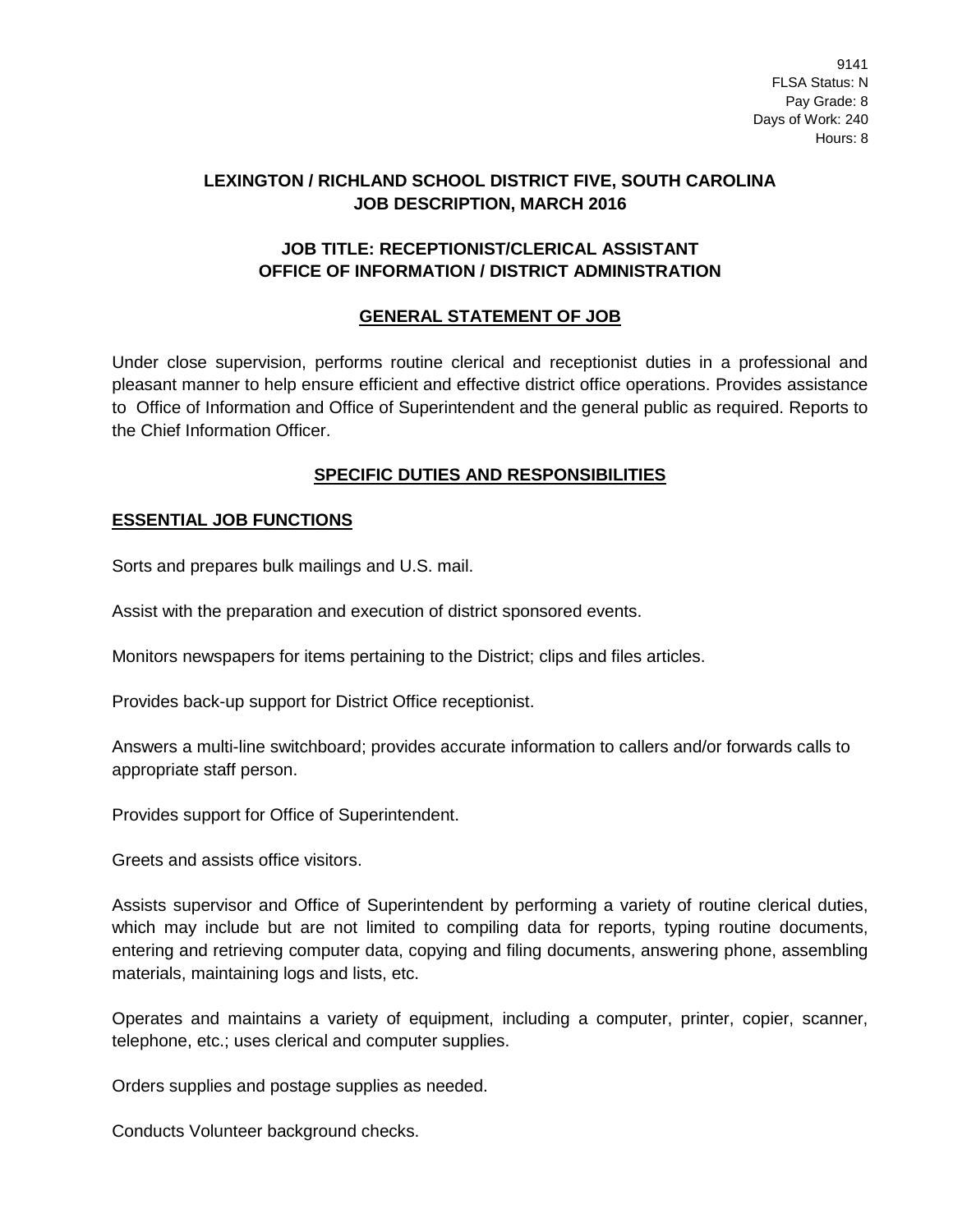Attends meetings, training, workshops, etc., as appropriate to enhance job knowledge and skills.

### **ADDITIONAL JOB FUNCTIONS**

Provides clerical assistance and phone back-up to Office of Superintendent as needed.

Assist as needed in the Copy and Printing Center.

Performs related duties as required.

#### **MINIMUM TRAINING AND EXPERIENCE**

Requires a high school diploma or GED equivalent supplemented by at least 12 months of secretarial or clerical experience, or an equivalent combination of education, training and experience that provides the required knowledge, skills and abilities. Must possess a valid state driver's license.

# **MINIMUM QUALIFICATIONS OR STANDARDS REQUIRED TO PERFORM ESSENTIAL JOB FUNCTIONS**

**Physical Requirements:** Requires sedentary work that involves walking or standing some of the time and involves exerting up to 10 pounds of force on a recurring basis or routine keyboard operations.

**Data Conception:** Requires the ability to compare and/or judge the readily observable, functional, structural or compositional characteristics (whether similar to or divergent from obvious standards) of data, people or things.

**Interpersonal Communication:** Requires the ability of speaking and/or signaling people to convey or exchange information. Includes receiving assignments and/or directions from supervisor.

**Language Ability:** Requires the ability to read a variety of policy and procedure manuals, computer manuals, directories, etc. Requires the ability to enter data into computer and prepare routine records and reports, correspondence, etc., with proper format, punctuation, spelling and grammar, using all parts of speech. Must be able to speak with poise, voice control and confidence and to articulate information to others.

**Intelligence:** Requires the ability to apply common sense understanding to carry out instructions furnished in written, oral or diagrammatic form; to deal with problems involving several concrete variables in or from standardized situations. Requires the ability to make routine independent judgments in the absence of supervisor; to acquire knowledge of topics related to primary occupation. Must have the ability to comprehend and interpret received information and the ability to comprehend and implement basic office machinery

**Verbal Aptitude**: Requires the ability to record and deliver information, to explain procedures, to follow oral and written instructions. Must be able to communicate effectively and efficiently with persons of varying educational and cultural backgrounds.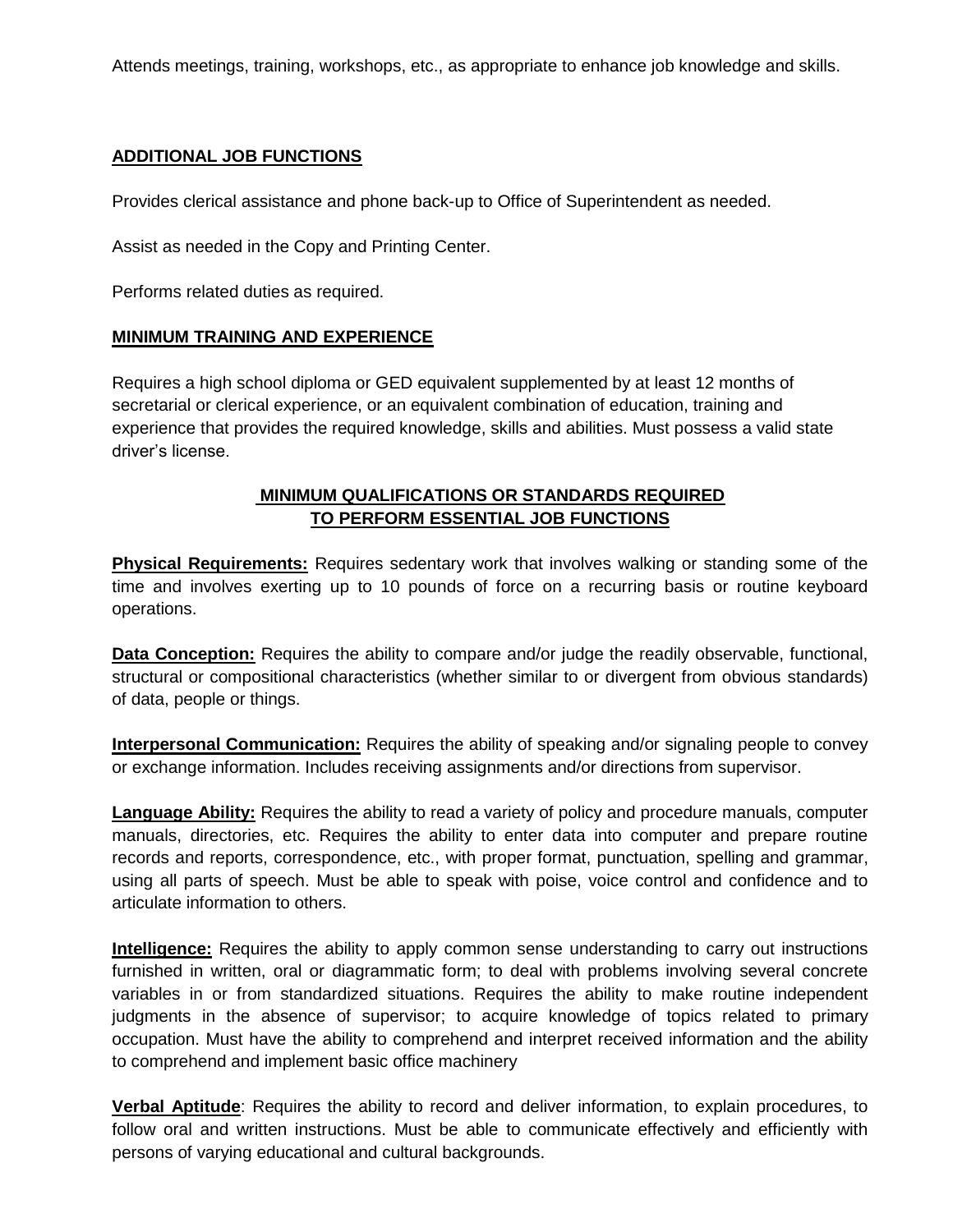**Numerical Aptitude:** Requires the ability to add and subtract totals, to multiply and divide, to determine

percentages and decimals, to determine time. Must be able to use practical applications of fractions, percentages, ratio and proportion.

**Form/Spatial Aptitude:** Requires the ability to inspect items for proper length, width and shape, and visually read various information.

**Motor Coordination:** Requires the ability to coordinate hands and eyes rapidly and accurately in using

automated office equipment and communications machinery.

**Manual Dexterity:** Requires the ability to handle a variety of items including computer keyboards, office

equipment, control knobs, switches, etc. Must have minimal levels of eye/hand/foot coordination.

**Color Discrimination:** Requires the ability to differentiate between colors and shades of color.

**Interpersonal Temperament:** Requires the ability to deal with people beyond giving and receiving instructions. Must be adaptable to performing under stress when confronted with an emergency or tight deadlines.

**Physical Communication:** Requires the ability to talk and hear: (talking: expressing or exchanging ideas by means of spoken words; hearing: perceiving nature of sounds by ear). Must be able to hear and understand communications through a telephone.

# **PERFORMANCE INDICATORS**

**Knowledge of Job:** Has knowledge of the methods, policies and procedures of the District pertaining to specific duties of the Receptionist. Is knowledgeable in the laws, ordinances, standards and regulations pertaining to the specific duties and responsibilities of the position. Has knowledge of the organization of the department and of related departments and agencies. Has the ability to comprehend, interpret and apply regulations, procedures and related information. Has thorough knowledge of modern office practices, procedures and of business English and arithmetic. Is able to type accurately at a rate sufficient for the successful performance of assigned duties. Is skilled in applying a responsible attention to detail as necessary in preparing reports and correspondence. Is able to read and interpret various documents and related materials pertaining to the responsibilities of the job. Is able to maintain records with accuracy and confidentiality. Has skill in the use of computers for data and word processing. Knows how to operate and maintain a multiline phone system, voice mail system, and a variety of other office equipment as necessary in the performance of daily activities. Has the ability to offer assistance to co-workers and employees of other departments as required. Has the ability to use independent judgment as needed in performing routine tasks. Has knowledge of the terminology used within the department. Knows how to maintain effective relationships with personnel of other departments, co-workers, and members of the public through contact and cooperation. Knows how to react calmly and quickly in emergency situations. Has the ability to learn and utilize new skills and information to improve job performance and efficiency.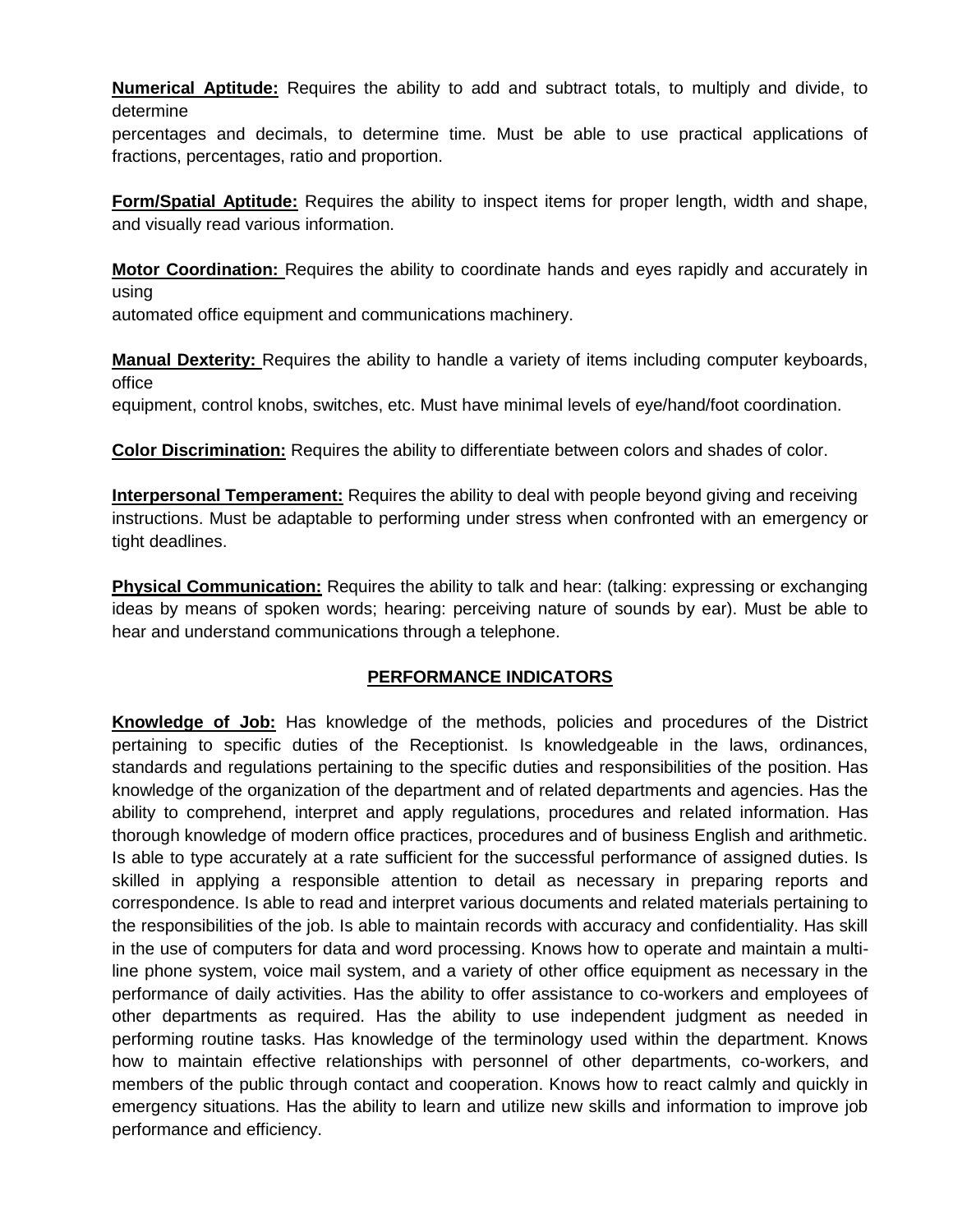**Quality of Work:** Maintains high standards of accuracy in exercising duties and responsibilities. Exercises immediate remedial action to correct any quality deficiencies that occur in areas of responsibility. Maintains high quality communication and interaction with internal and external entities with whom the position interacts.

**Quantity of Work:** Performs described Essential Functions and related assignments efficiently and effectively in order to produce quantity of work which consistently meets established standards and expectations.

**Dependability:** Assumes responsibility for completing assigned work. Completes assigned work within deadlines in accordance with directives, policy, standards and prescribed procedures. Maintains accountability for assigned responsibilities in the technical, human and conceptual areas.

**Attendance:** Attends and remains at work regularly and adheres to policies and procedures regarding absenteeism and tardiness. Provides adequate notice to higher management with respect to vacation time and leave requests.

**Initiative and Enthusiasm:** Maintains an enthusiastic, self-reliant and self-starting approach to meet job responsibilities and accountabilities. Strives to anticipate work to be accomplished, and initiates proper and acceptable action for the completion of work with a minimum of supervision and instruction.

**Judgment:** Exercises analytical judgment in areas of responsibility. Identifies issues or situations as they occur and specifies decision objectives. Identifies or assists in identifying alternative solutions to issues or situations. Implements decisions in accordance with prescribed and effective policies and procedures and with a minimum of errors. Seeks expert or experienced advice where appropriate and researches issues, situations and alternatives before exercising judgment.

**Cooperation:** Accepts supervisory instruction and direction and strives to meet the goals and objectives of same. Questions such instruction and direction when clarification of results or consequences are justified, i.e., poor communications, variance with established policies or procedures, etc. Offers suggestions and recommendations to encourage and improve cooperation intra- and inter-departmentally.

**Relationships with Others:** Shares knowledge with managers, supervisors and co-workers for mutual benefit. Contributes to maintaining high morale among all employees. Develops and maintains cooperative and courteous relationships inter- and intra-departmentally, and with external entities with whom the position interacts. Tactfully and effectively handles requests, suggestions and complaints in order to established and maintain good will. Emphasizes the importance of maintaining a positive image.

**Coordination of Work:** Plans and organizes daily work routine. Establishes priorities for the completion of work in accordance with sound time-management methodology. Avoids duplication of effort. Estimates expected time of completion of work elements and establishes a personal schedule accordingly. Attends required meetings, planning sessions and discussions on time. Implements work activity in accordance with priorities and estimated schedules.

**Safety and Housekeeping:** Adheres to all established safety and housekeeping standards. Ensures such standards are not violated.